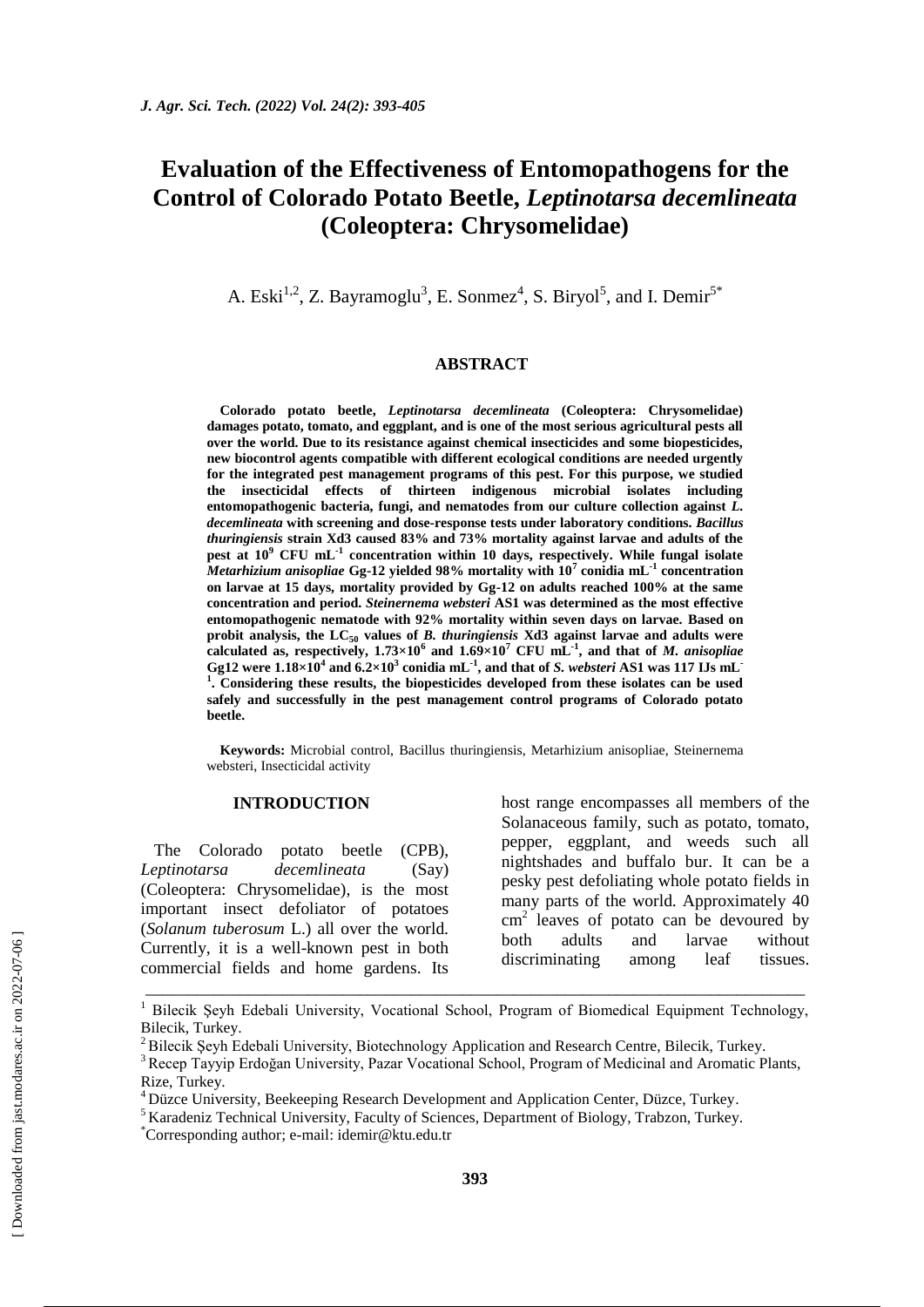Defoliation threshold levels are reported as 20% before tuber bulking, 10% during the first half of bulking, followed by 25% after bulking. Vine damage results in yield loss due to loss of foliage to support tuber growth, and misshaping of tubers is also possible. Severe damage may result in plant stunting as well. In addition to impressive feeding rates, the CPB is also characterized by high prolificacy, with one female laying 300–800 eggs (Harcourt, 1971). If not struggled, the beetles can cause up to 80- 100% crop loss.

The use of chemicals for controlling the CPB began in 1864 (Gauthier *et al*., 1981) and still continues. Unfortunately, the intensive use of insecticides has resulted in the development of insecticide resistance to 52 different compounds including arsenicals, organochlorines, organophosphates, carbamates, and pyrethroids (Alyokhin *et al*., 2008). However, there are few old reports about the resistance of CPB to *B. thuringiensis* (Whalon *et al*., 1993; Alyokhin and Ferro, 1999). However, it does not mean that it will develop resistance to all *Bacillus thuringiensis* isolates because genotypic properties of the strains are different. Therefore, there is an increase in demand for alternative control methods including the use of microbial pesticides containing bacteria, fungi, and nematode (Anderson *et al*., 1989; Armer *et al*., 2004; Duan *et al*., 2004; Trdan *et al*., 2009). Up to now, many entomopathogenic microorganisms have been isolated from various habitats such as soil, air, plants, and insects and subsequently developed and used as microbial control agents (Unruh and Lacey, 2001; Batta, 2003; Secil *et al*., 2012; Shapiro-Ilan *et al*., 2012; Çakıcı *et al*., 2014; Mascarin and Jaronski, 2016; Sönmez *et al*., 2016; Eski *et al*., 2017; Tripathi and Gujar, 2017). Microbial pesticides based on *Bacillus thuringiensis* (*Bt*) have been used worldwide (Amalraj *et al*., 2000; Teera-Arunsiri *et al*., 2003; Eski *et al*., 2019; Devi *et al*., 2020). Deltaendotoxins produced in the sporulation phase of *Bt* have toxic effect on various insects. Especially, *Bt* var. *tenebrionis* have

been used for management of coleopterans (Wraight and Ramos, 2005; Eski *et al*., 2017; Pérez *et al*., 2017). Fungi are the most commonly used microorganisms as biopesticides after bacteria. Although many entomopathogenic fungi have been identified, most of the commercially produced fungi are *Beauveria bassiana* (Balsamo) Vuillemin and *Metarhizium anisopliae* (Metchnikoff) Sorokin that are relatively easy to mass-produce (Vega *et al*., 2009; Bruck, 2010). They have been extensively used for controlling many important pests including different lepidopteran, coleopteran, and dipteran species (Butt *et al*., 2013; Erler and Ates, 2015; Güven *et al*., 2015; Öztürk *et al*., 2015; Hussein *et al*., 2016; Ropek *et al*., 2019). However, another alternative strategy for microbial control of pests is utilization of entomopathogenic nematodes from the families Steinernematidae and Heterorhabditidae (Guo *et al*., 2015; Patil *et al*., 2017). These nematodes are parasites of insects, killing them within a short time with the help of their associated symbiotic bacteria, and have a great potential as biological control agents of many insect pests (Laznik *et al*., 2009; Kepenekçi *et al*., 2016).

The aim of the present work was to assess the efficiency of indigenous entomopathogenic microorganisms isolated in Turkey against different stages of Colorado potato beetle in laboratory conditions.

### **MATERIALS AND METHODS**

#### **Origin of the Entomopathogenic Agents**

Thirteen entomopathogenic agents that had very high lethal effects on some agricultural pests were isolated from some insect and soil samples in Turkey and used in the study. They were obtained from stock cultures of Microbiology Laboratory of the Department of Biology at Karadeniz Technical University, Trabzon, Turkey (Table 1).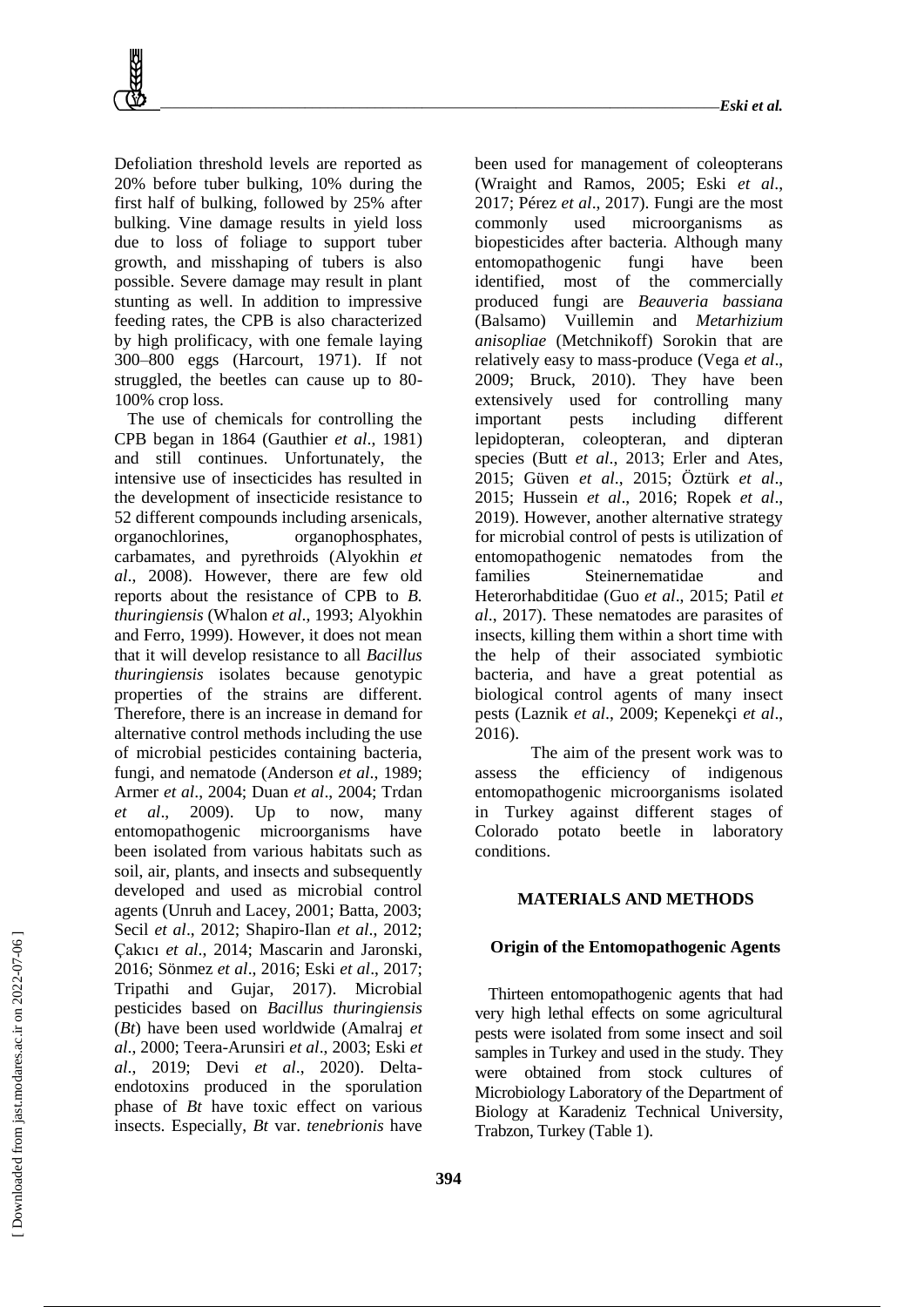| Agent           | <b>Species</b>                | <b>Isolate</b>    | Origin                  | <b>References</b>         |  |
|-----------------|-------------------------------|-------------------|-------------------------|---------------------------|--|
| <b>Bacteria</b> | <b>Bacillus</b> sphaericus    | Ar4               | Anoplus roboris         | Demir et al. 2002         |  |
|                 | B. thuringiensis tenebrionis  | Xd3               | Xyleborus dispar        | Sezen et al. 2008         |  |
|                 | B. thuringiensis tenebrionis  | Mm2               | Melolontha melolontha   | Sezen <i>et al.</i> 2007  |  |
|                 | B. thuringiensis kurstaki     | MnD               | Malacosoma neustria     | Kati <i>et al.</i> 2005   |  |
|                 | B. thuringiensis kurstaki     | <b>B</b> nBt      | Balaninus nucum         | Sezen and Demirbag 1999   |  |
| Fungi           | Beauveria bassiana            | $Mm-1$            | Melolontha melolontha   | Unpublished data          |  |
|                 | Beauveria pseudobassiana      | $Dm-5$            | Dendroctonus micans     | Kocacevik et al. 2015     |  |
|                 | Beauveria bassiana            | $Gg-1$            | Gryllotalpa gryllotalpa | Sönmez et al. 2016        |  |
|                 | Myriodontum kerotinophylum    | $Gg-11$           | Gryllotalpa gryllotalpa | Sönmez <i>et al.</i> 2016 |  |
|                 | Metarhizium anisopliae        | $Gg-12$           | Gryllotalpa gryllotalpa | Sönmez et al. 2016        |  |
| Nematodes       | Steinernema feltiae           | ZET31             | Soil                    | Erbaş et al. 2014         |  |
|                 | Steinernema websteri          | AS1               | Agrotis segetum         | Gökçe et al. 2015         |  |
|                 | Heterorhabditis bacteriophora | ZET <sub>35</sub> | Soil                    | Erbaş et al. 2014         |  |

**Table 1.** Entomopathogenic agents tested on CPB and their origin.

# **Insect Collection and Rearing Conditions**

Laboratory culture of CPB was established from larvae and adults collected from potato plants in the fields without application of chemical or biological insecticides, near Trabzon. Rearing methods and conditions were similar to those used by Hare and Andreadis (1983) with some modification. Insects were reared on potato foliage in the disinfected plastic boxes (60×80 cm) for one generation in a growth chamber  $(25\pm2~\degree C,$ 70±5% RH, 16:8 h light/dark photoperiod) before using them in the experiments.

# **Preparation of Entomopathogenic Bacteria and Bioassay**

A loopful of bacteria from glycerol stocks was streaked onto nutrient agar plates,

incubated at 30 °C overnight. Then, a single colony was transferred into nutrient broth medium (AppliChem, Germany) and incubated in a shaker at 120 rpm for 24 h at 30 °C. After incubation, bacterial density was determined by spectrophotometer at 600 nm and adjusted to  $10^9$  CFU mL<sup>-1</sup> (Ben-Dov *et al.*, 1995). One mL bacterial suspensions of each isolate was spread on the fresh potato leaves and air-dried. Then, thirty 3<sup>rd</sup> instar larvae and adults were placed in disinfected plastic boxes  $(25\times50 \text{ cm})$  and fed with contaminated leaves, separately. Experiments were replicated three times. The control was made by feeding the  $3<sup>rd</sup>$ instar larvae and adults on untreated potato leaves. Experiments were conducted at 25±2 °C and 70% RH on a 16:8 photoperiod for 15 days. Besides, dose-response experiments were performed using different concentration (from  $10^9$  to  $10^6$  CFU mL<sup>-1</sup>) of the most effective isolate. Bioassays were also repeated three times on different durations.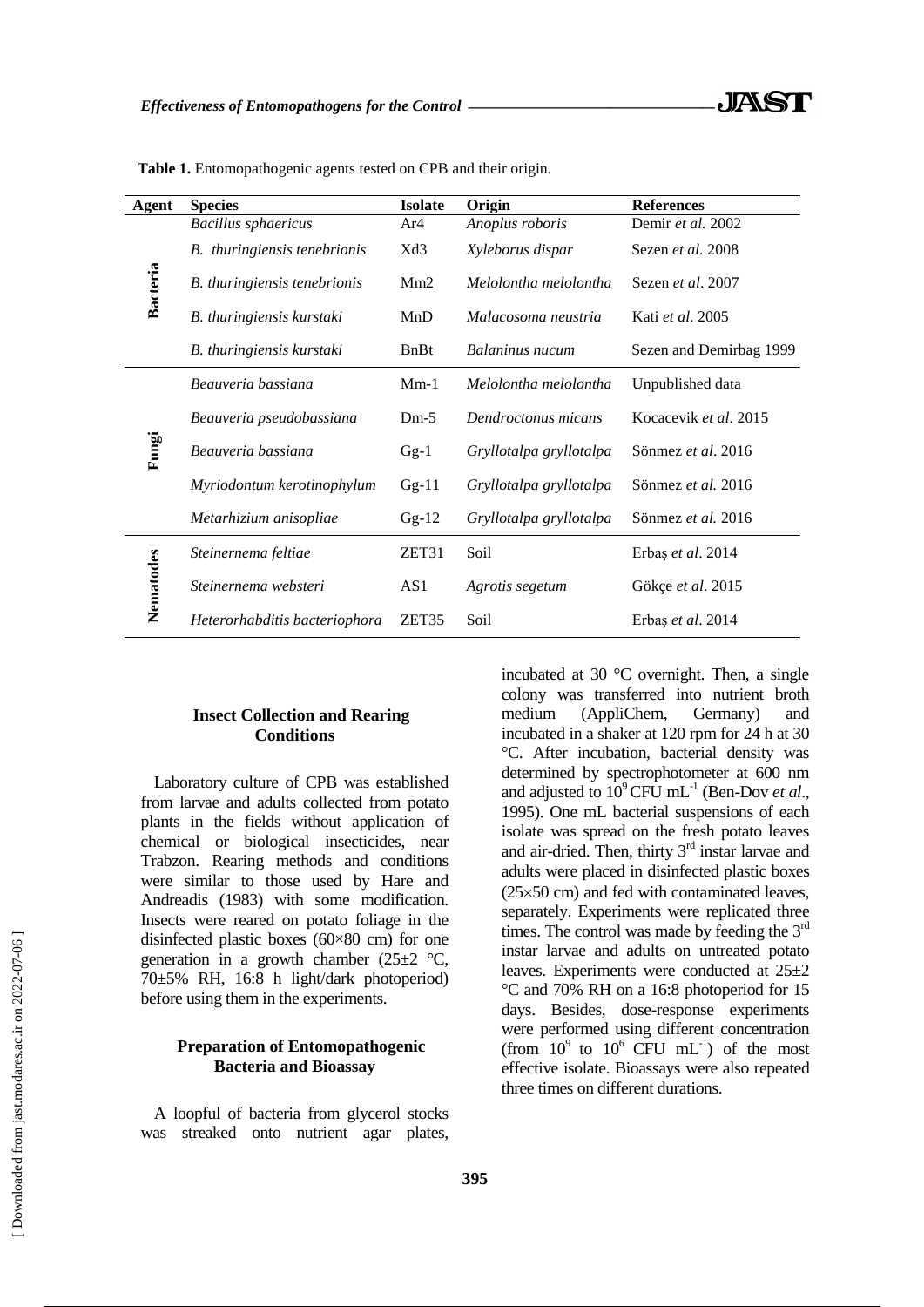

# **Preparation of Entomopathogenic Fungi and Bioassay**

Entomopathogenic fungi from stock culture were inoculated onto potato dextrose agar with 1% yeast extract and incubated at 25 °C for 10-15 days. Fungal spores were harvested and transferred to 10 mL of sterile 0.01% Tween 80. The conidial suspensions were filtered through two layers of sterile muslin into sterile plastic tubes and were vortexed for 2 minutes. The concentrations of conidial suspension were adjusted to  $10<sup>7</sup>$ conidia mL-1 using a Neubauer hemocytometer and suspensions with higher germination rates than 97% were used for bioassay. Spore suspensions were applied to 3<sup>rd</sup> instar larvae and adults separately, by spraying with a mini hand sprayer. The control group was treated with sterile water with 0.01% Tween 80. Insects were fed with disinfected potato leaf that was replaced daily. Experiments were carried out with 10 insects per fungal isolate and repeated 3 times. Experiments were conducted at 25 °C under 16:8 h L:D photoperiod. Mortality was checked daily for 15 d and cadavers were surface sterilized with 1% sodium hypochlorite for 30 s, followed by 3 rinses with sterile distilled water. Then, they were placed on wet filter paper in sterile Petri dishes, sealed with parafilm and incubated at 25 °C to induce sporulation and mycosis on cadavers. The isolate causing the highest mortality was used in dose-response experiments. Different concentrations (from  $10^8$  to  $10^5$  conidia mL<sup>-1</sup>) were prepared and bioassays were conducted as described above. All bioassays were repeated three times on different occasions.

# **Preparation of Entomopathogenic Nematodes and Bioassay**

To assess the efficacy of nematodes on the late last instar larvae (one day before prepupa) and adults of CPB, plastic cups (4×4 cm) were filled with ten grams of sterilizedsandy soil whose moisture content was

adjusted to 7% by adding distilled water. Then, nematode suspensions containing 1000 IJs  $mL^{-1}$  were inoculated in the cups. The treated cups were kept at room temperature for 1 hour and insects were placed on the sand surface. Control cups were prepared adding 1 mL of distilled water without nematodes. Experiments were performed with 30 larvae and adults per treatment. The experiments were repeated three times on different dates. The cups were incubated at 25 °C. Seven days after treatment, the sandy soil in each box was poured out and mortality was recorded. All dead larvae were placed individually onto White traps and the emergence of IJs from larvae was recorded (White, 1927). Dead insects were also dissected under the stereomicroscope to ascertain that mortality resulted from nematode infection. After the screening test, dose experiments (250, 500, 1000, and 2000 IJs  $mL^{-1}$ ) were carried out using the most effective isolate. Bioassays were also repeated three times on different durations.

#### **Data Analysis**

Mortality rates were corrected for control mortality, using Abbott's formula (Abbott, 1925). The data were subjected to two-way ANOVA and subsequently means were separated using the least significant difference (LSD) test (*p*=0.05). In addition, median lethal concentration  $(LC_{50})$  were determined by probit analysis (Finney, 1971). Survival curves were generated as a function of the observation time through the Kaplan-Meier method (Kaplan and Meier, 1958). All statistical analyses were performed using SPSS version 20 software (IBM Inc., Armonk, NY, USA).

# **RESULTS AND DISCUSSION**

Some entomopathogenic agents isolated from various insects and soil samples in Turkey were tested to determine their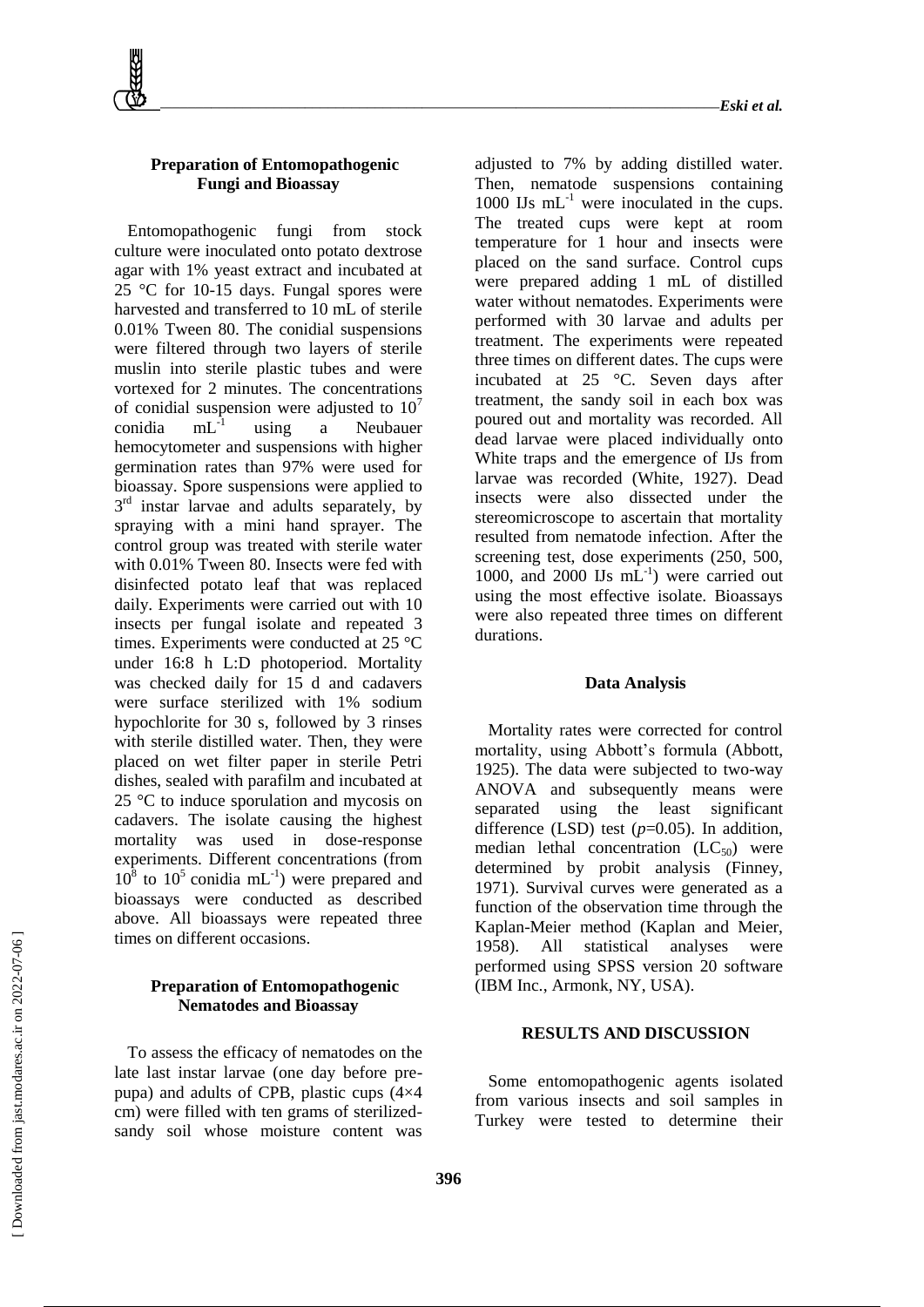efficacy in the biological control of CPB. Among the isolates used, *B. thuringiensis tenebrionis* Xd3 (*Btt*-Xd3) was determined as the most effective bacterium against both larvae and adults with 83% and 73% mortality with  $10^9$  CFU mL<sup>-1</sup>, respectively. Mortality of other bacteria to CPB larvae was found to range from 24-75%. However, mortality of the adults was lower than larval and ranged from 13-51% (Figure 1). While 73% of *Btt*-Xd3 treated larvae were killed, mortality of CPB feeding on the control potato leaf disks was 3% for the duration of the bioassay, indicating that all mortality resulted from the ingestion of the *Bt* spore and crystals. It is known that insect originated *Btt*-Xd3 produces cry3 endotoxin, which is efficacious against Coleopterans (Tatar, 2008). Dose-response experiments using *Btt*-Xd3 isolate showed that mortality rates increased with dose increases (Figure 2). However, we found that there was statistically no difference in the insecticidal activity of *Btt*-Xd3 between  $10^8$  and  $10^9$ CFU mL<sup>-1</sup> concentration ( $p$ >0.05). We think that it depends on the amounts of ingested bacteria. In addition, the insecticidal activity of *Btt*-Xd3 was different against larvae and adults (*p*<0.05). Median lethal concentrations of *Btt*-Xd3 isolate were also estimated by probit analysis and calculated

as  $1.73 \times 10^6$  and  $1.69 \times 10^7$  CFU mL<sup>-1</sup> for larvae and adults, respectively (Table 2). Also,  $LT_{50}$  values of *Btt*-Xd3 (10<sup>9</sup> CFU mL<sup>-</sup> <sup>1</sup>) for larvae and adults were determined as 8.04 and 8.83 days, respectively, using Kaplan-Meier method. This difference is because the coleopteran larvae are more susceptible than adults against toxins. Zehnder and Gelernter (1989) indicated that virulence of the toxin decreases with the increasing age of the pest. They tested the M-ONE, which is a liquid formulation containing 4.5% *B. thuringiensis* var. *san diego* against 2nd and 3rd instar larvae of CPB and they found that 98% and 52% mortality were observed, respectively. Haffani *et al*. (2001) expressed the *cry*3Aa3 gene in an *E. coli* expression system and tested the efficiency against third-instar larvae of the CPB using the leaf disk method. They found that the  $LD_{50}$  of Cry3Aa3 protein was 672.9 ng per individual. Kryukov *et al*. (2009) reported that *B. thuringiensis* ssp. *morrisoni*  strain 2495 caused 60% mortality of middleaged larvae of CPB at  $5\times10^{7}$  spores mL<sup>-1</sup> concentration under laboratory conditions. *Bt* subsp. *kurstaki* (strain EG2424) and *Bt* subsp. *tenebrionis* (serotype H8a, 8b) were tested on the larvae of CPB and caused 74% and 60% mortality (Ghassemi-Kahrizeh and Aramideh, 2015). Ferro and Gelernter



Figure 1. Mortality rates of bacterial isolates on CPB 15 days after application of 10<sup>9</sup> CFU mL<sup>-1</sup> concentration. Different letters represent statistically significant differences between mortalities according to the least significant difference (LSD)  $(p<0.05)$ . Bars show standard deviation.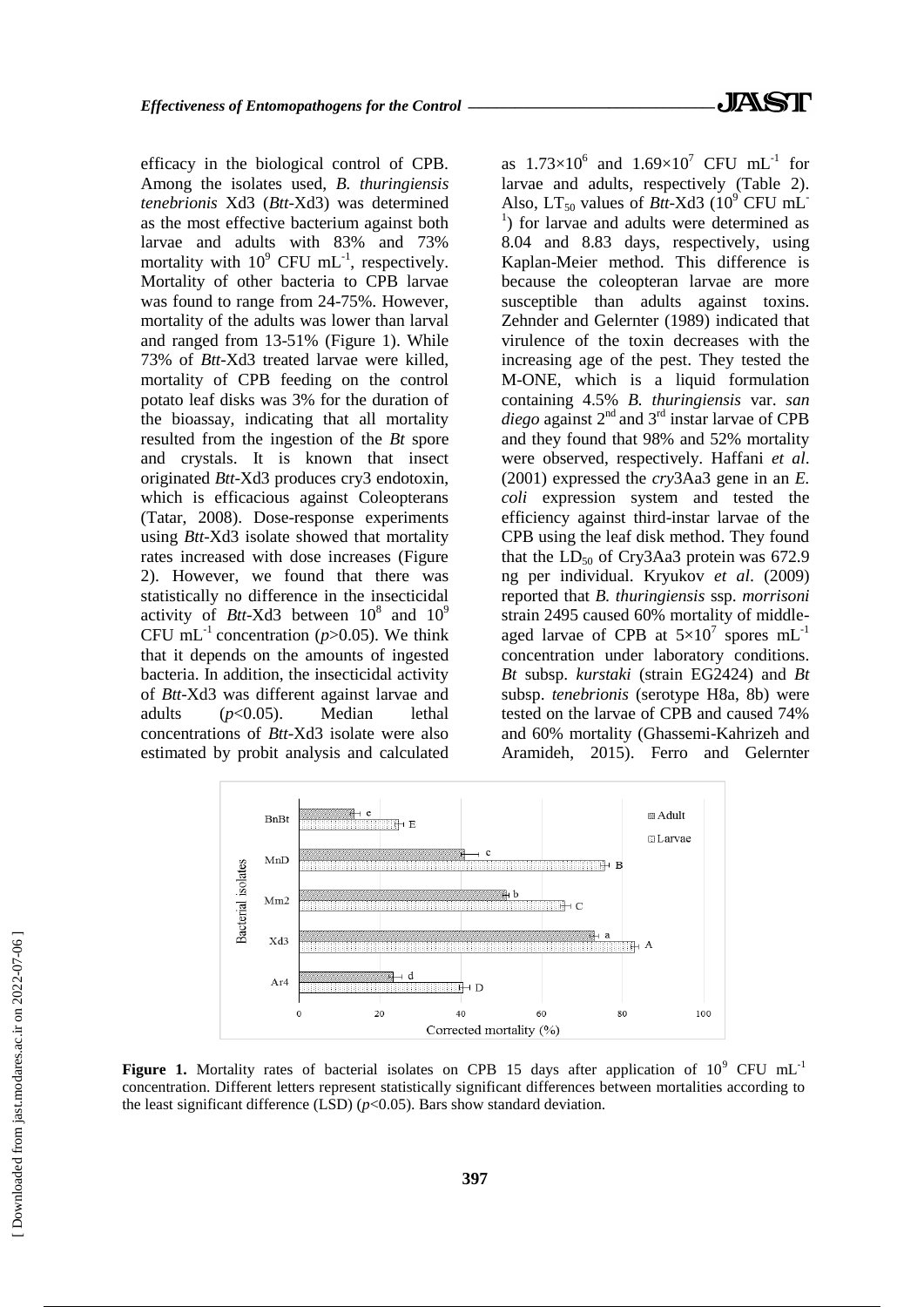

**Figure 2.** Survival graphs of *L. decemlineata* treated with different doses of *B. thuringiensis* strain Xd3 against larvae (A) and adults (B). Data are combined from three experimental runs. Control: sterile 0.01% Tween 80.

(1989) used 10% (wt/wt) spray-dried technical powder containing *B. thuringiensis* var. *san diego* spores and crystals against the larvae of CPB and they reported that ingestion of *Bt* resulted in dramatic reduction in feeding activity and 74% mortality was observed 96 hours after application. Similarly, *Btt*-Xd3 had a high insecticidal effect on both larvae and adults, and it can be a good candidate for controlling CPB.

*Metarhizium anisopliae* Gg-12 (*Ma*-Gg12) isolate was detected as the most effective fungal isolate against both larvae and adults of the pest  $(p<0.05)$ . It showed 98% and 100% mortality against larvae and adults, respectively. In addition, other isolates showed also high mortality rates between 59% and 93% (Figure 3). Dose-response experiment of *Ma*-Gg12 showed that the rise of the application dose caused higher mortality in a short time (Figure 4).  $LT_{50}$ values of  $Ma-Gg12$  (10<sup>8</sup> conidia mL<sup>-1</sup>) for larvae and adults were determined as 5.18 and 5.73 days, respectively. In addition, LC<sub>50</sub> of *Ma*-Gg12 was determined as  $1.18\times10^4$  conidia mL<sup>-1</sup> for the larvae and  $6.2\times10^{3}$  conidia mL<sup>-1</sup> for the adults (Table 2). The rate of mycosis (over 90%) in cadavers

was determined to confirm that the mortality was caused by fungal infection. It is known that the genus *Metarhizium* is an important group of entomopathogenic fungi that is widely used for control of leaf beetles. *Metarhizium anisopliae* KTU-60 tested against *Agelastica alni* (L.) (Coleoptera: Chrysomelidae) at  $10^7$  conidia  $mL^{-1}$ concentration showed 100% mortality on 3rd instar larvae, 90% mortality was recorded on the adults (Sonmez *et al.,* 2017). The other strain of *M. anisopliae* (CG321) caused 100% larval mortality on *Cerotoma arcuata* Olivier (Coleoptera: Chrysomelidae) (Teixeira and Franco, 2007). The efficiency of *Metarhizium* against CPB was also reported in previous studies. Akhanaev *et al*. (2017) tested *M. robertsii* strain P-72 against 3<sup>rd</sup> instar larvae of CPB at  $10^6$  conidia mL<sup>-1</sup> concentration and it showed 80% mortality. *M. robertsii* strain R-72 led to 86% mortality within 12 days after the application of  $7\times10^5$  conidia mL-1 (Yaroslavtseva *et al*. 2017). Kryukov *et al*. (2009) reported that when the CPB were infected with *M. anisopliae* strain R-72-kh, 100% mortality rate was observed on days 14. In our study, *Ma*-Gg12 also displayed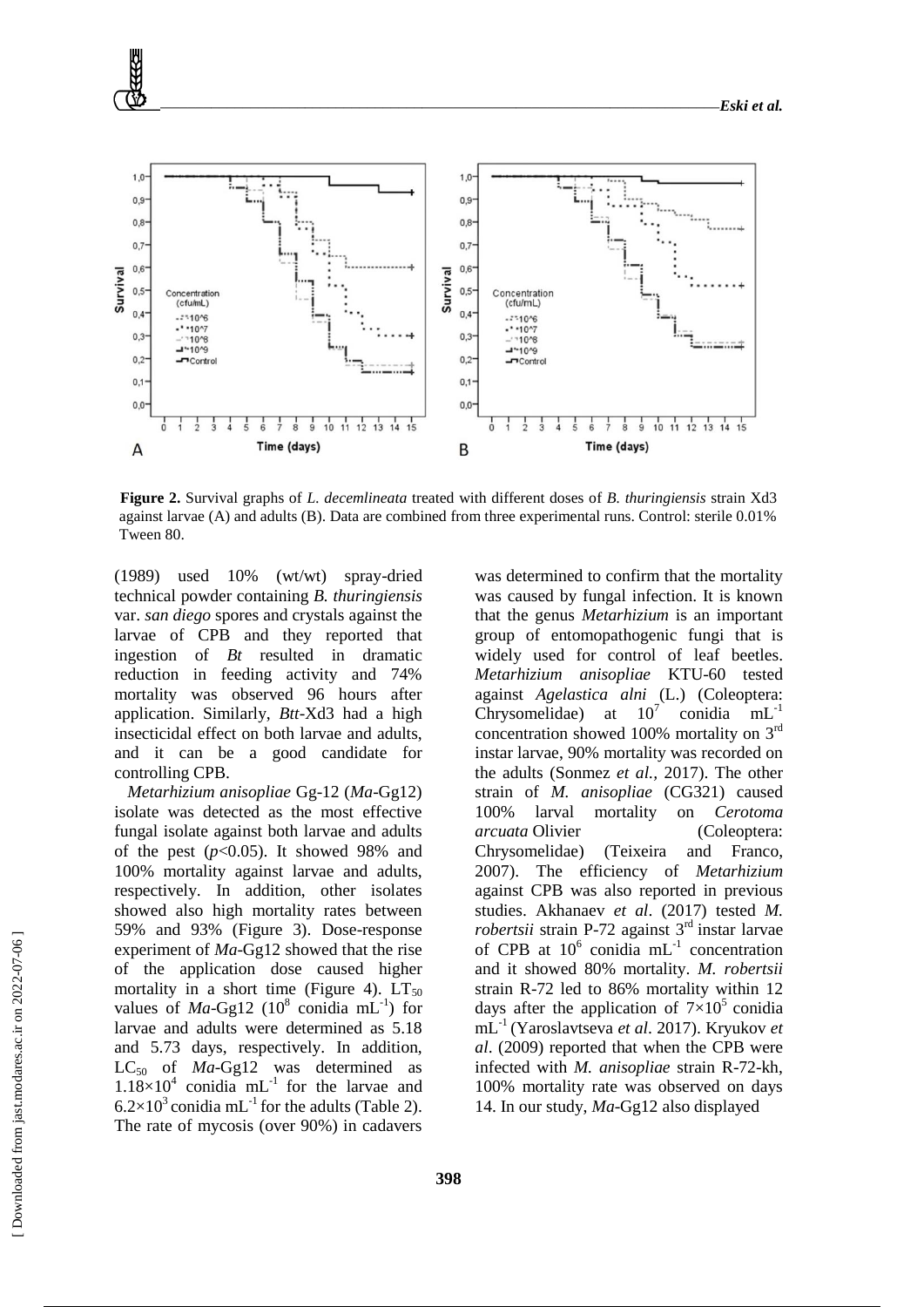

**Figure** 3. Mortality rates of fungal isolates on CPB 15 days after application of  $10^7$  conidia/ml fungal suspension. Different letters represent statistically significant differences among treatments with respect to mortality according to the least significant difference (LSD) test  $(p<0.05)$ . Bars show standard deviation.



**Figure 4.** Survival graphs of *L. decemlineata* treated with different doses of *M. anisopliae* isolates Gg-12 against larvae (A) and adults (B). Data are combined from three experimental runs. Control: sterile 0.01% Tween 80.

high insecticidal activity on both the larvae and adults.

The effectiveness of three indigenous EPN isolates (*Hb-*ZET35, *Sf-*ZET31, and *Sw-*AS1) against  $3<sup>rd</sup>$  instar larvae and adults of CPB were studied under laboratory conditions. The results indicated that the developmental stage of the CPB has significant influence on the activity of the EPNs. While *H. bacteriophora* ZET35 (*Hb*-ZET35), *S. feltiae* ZET31 (*Sf*-ZET31) and *S. websteri* AS1 (*Sw*-AS1) showed 55%, 83%,

and, 92% mortality against the larvae of CPB with  $1000$  IJs  $mL^{-1}$  concentrations, respectively (Figure 5), the isolates did not show the insecticidal activity against the adults (data not shown). Previous studies about the control of adult chrysomelids with EPNs usually has not succeeded (Hongyi *et al*., 2000; Toepfer *et al*., 2005). On the other hand, some laboratory researches showed that adults of the CPB are also sensitive to EPNs (Stewart *et al*., 1998; Ebrahimi *et al*., 2011; Trdan *et al*., 2009). The reasons for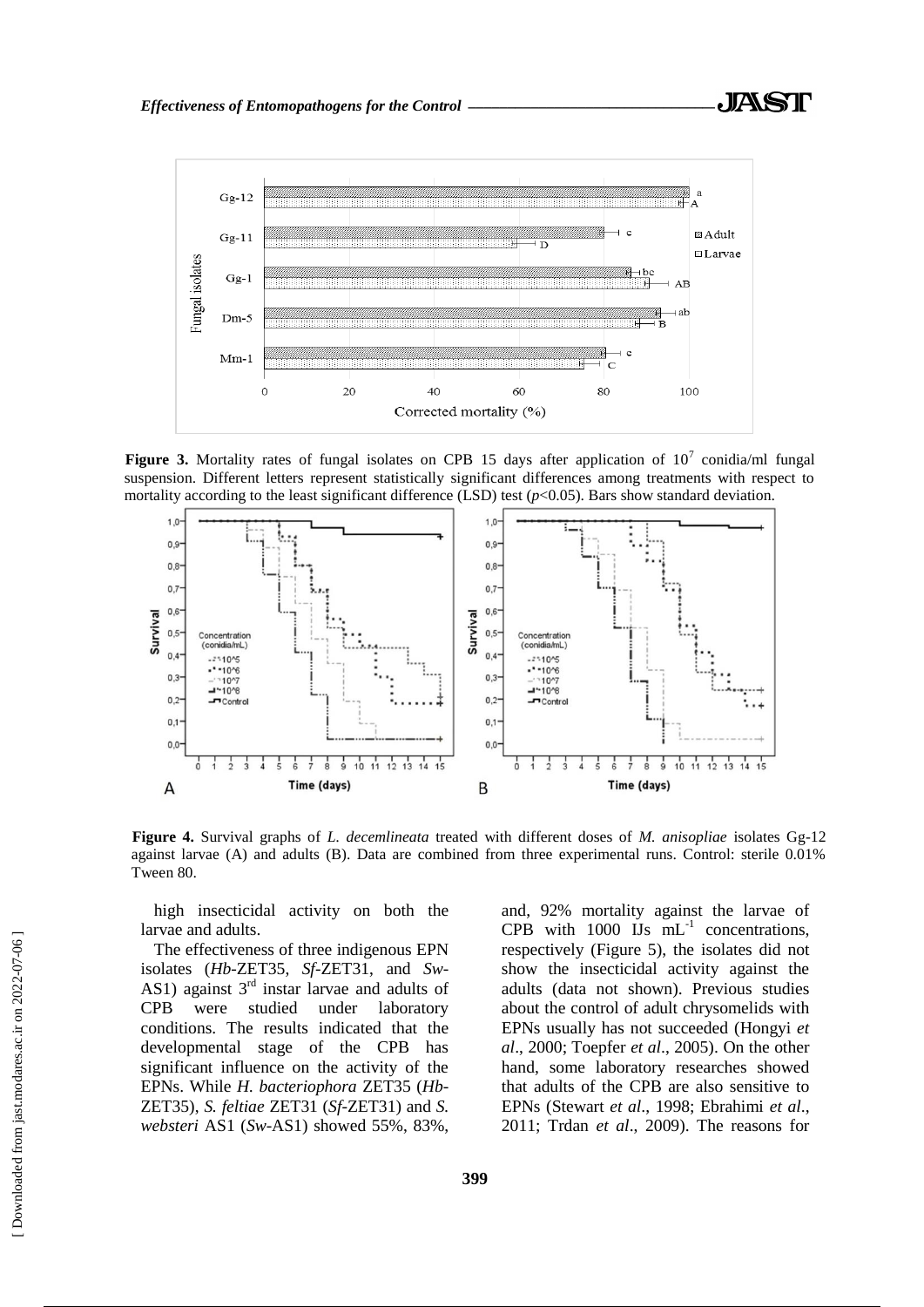

**Figure 5.** Screening test of nematodes against the larvae of CPB 7 days after application of 1000 IJs mL<sup>-1</sup> nematode suspension. Different letters represent statistically significant differences between mortalities according to the least significant difference (LSD) test  $(p<0.05)$ . Bars show standard deviation.

this difference may be biological and ecological differences among nematode isolates and species, and CPB populations. Also, application dose and bioassay conditions may be another reason for the difference. In addition, it is a known fact that EPNs can invade easily into the younger developmental stages of chrysomelids. In our study, while *Sw-*AS1 showed 92% mortality on 3rd instar larvae of CPB at 1000 IJs mL<sup>-1</sup>, it had no effect on adults. However, when the application dose was reduced by half, there was a significant decrease in mortality  $(p<0.05)$ , and when doubled, there was an increase in mortality, but it was not statistically significant  $(p>0.05)$  (Figure 6). LC<sub>50</sub> value of *Sw-AS1* on CPB was determined as 177 IJs mL-1 (Table 2). Adel and Hussein (2010) tested infectivity and biocontrol potential of *S. feltiae* strain PA and *H. bacteriophora* strain ALG12 on CPB under laboratory conditions and found that *S. feltiae* , which caused more than 70% larval mortality within 24 hours, was more effective and faster when compared with *H. bacteriophora,* which caused 40% mortality within 48-72 hours. In our study,  $LT_{50}$  was 2.97 days for *Sw-AS-1* (1000 IJs mL-1 ). While Berry *et al*. (1997) also reported that *Steinernema* spp. were more effective than *Heterorhabditis* spp. against CPB, *Steinernema* spp. have been found more effective in many studies, including our study.

## **CONCLUSION**

The effectiveness of indigenous entomopathogenic microorganisms that had significant insecticidal activity on different insects was evaluated on CPB. *B. thuringiensis* strain Xd3, *M. anisopliae* isolate Gg-12, and *S. websteri* AS1 showed significant insecticidal effect on the pest. These entomopathogens appear to be



**Figure 6.** Survival graphs of *L. decemlineata* treated with different doses of *S. websteri* isolate AS1 against larvae (A) and adults (B). Data are combined from three experimental runs. Control: sterile 0.01% Tween 80.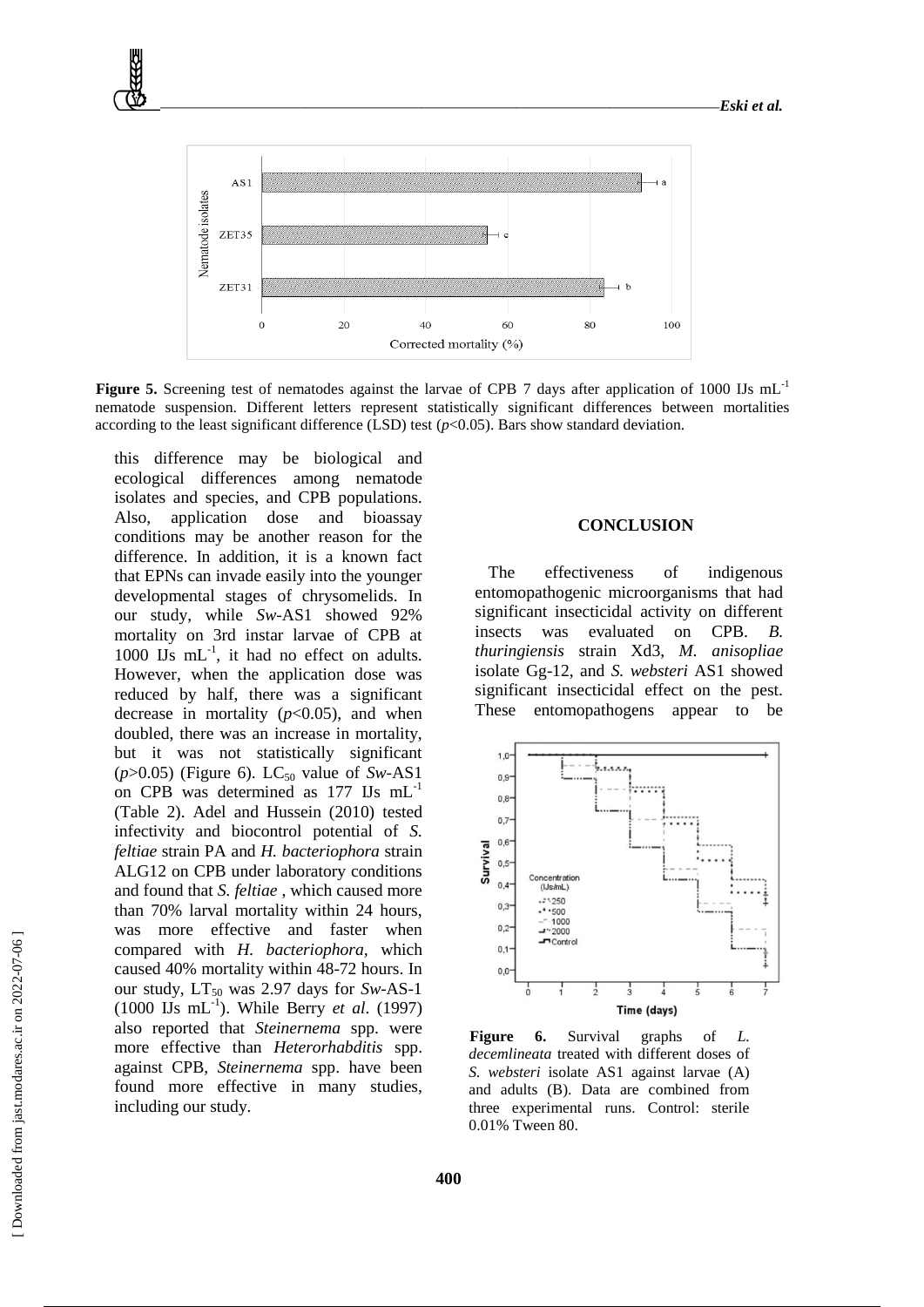| Isolates                         | Stage  | $LC_{50}$                                  | $LC_{95}$                                   | $X^{2a}$ | $df^{b}$      | $p$ -value  |
|----------------------------------|--------|--------------------------------------------|---------------------------------------------|----------|---------------|-------------|
| <b>Bacillus</b><br>thuringiensis | Larvae | $1.73\times10^{6}$ CFU mL <sup>-1</sup>    | $6.15\times10^{9}$ CFU mL <sup>-1</sup>     | 5.15     | 2             | $\leq 0.05$ |
| Xd3                              | Adult  | $1.69\times10^{7}$ CFU mL <sup>-1</sup>    | $3.72\times10^{10}$ CFU mL <sup>-1</sup>    | 6.31     | 2             | $\leq 0.05$ |
| Metarhizium<br>anisopliae        | Larvae | $1.18\times10^4$ conidia mL <sup>-1</sup>  | $4.74\times10^{7}$ conidia mL <sup>-1</sup> | 5.32     | $\mathcal{D}$ | $\leq 0.05$ |
| $Gg-12$                          | Adult  | $6.2\times10^{3}$ conidia mL <sup>-1</sup> | $7.0\times10^6$ conidia mL <sup>-1</sup>    | 10.3     | 2             | $\leq 0.05$ |
| Steinernema<br>websteri<br>AS1   | Larvae | 177 IJs m $L^{-1}$                         | $1685$ IJs mL <sup>-1</sup>                 | 6.05     | $\mathcal{D}$ | $\leq 0.05$ |

**Table 2.** Lethal concentrations of entomopathogens against larvae and adult of CPB.

 $a^a X^2$ : Chi square.  $b^b df$ : Degree of freedom,

promising candidates for microbial control of the pest. In subsequent studies, the combination effects of these entomopathogens against *L. decemlineata* can be studied. Also, biopesticide formulations from these pathogens should be developed and its effectiveness be tested in the field.

### **ACKNOWLEDGEMENTS**

This study was supported by Karadeniz Technical University, Scientific Research Projects Division (Project Number: KTU 8625). The authors highly acknowledge Dr. Zihni Demirbag from Karadeniz Technical University, Trabzon, Turkey, for review and his valuable comments for this article.

#### **REFERENCES**

- 1. Abbott, W. S. 1925. A Method of Computing the Effectiveness of an Insecticide. *J. Econ. Entomol.,* **18:** 265– 267.
- 2. Adel, M. M. and Hussein, H. M. 2010. Effectiveness of Entomopathogenic Nematodes *Steinernema feltiae* and *Heterorhabditis bacteriophora* on the Colorado Potato Beetle *Leptinotarsa decemlineata* (Say) (Coleoptera: Chrysomelidae) under Laboratory and Greenhouse Conditions. *Arch. Phytopathol. Plant Protect.,* **43:** 1485–1494.
- 3. Akhanaev, Y. B., Tomilova, O. G., Yaroslavtseva, O. N., Duisembekov, B. A.,

Kryukov, V. Y. and Glupov, V. V. 2017. Combined Action of the Entomopathogenic Fungus *Metarhizium robertsii* and Avermectins on the Larvae of the Colorado Potato Beetle *Leptinotarsa decemlineata*  (Say) (Coleoptera, Chrysomelidae). *Entomol. Rev.,* **97**: 25–35.

- 4. Alyokhin, A. V. and Ferro, D. N. 1999. Relative Fitness of Colorado Potato Beetle (Coleoptera: Chrysomelidae) Resistant and Susceptible to the *Bacillus thuringiensis* Cry3A toxin. *J. Econ. Entomol*., **92(3)**: 510- 515.
- 5. Alyokhin, A., Baker, M., Mota-Sanchez, D., Dively, G. and Grafius, E. 2008. Colorado Potato Beetle Resistance to Insecticides. *Am. J. Potato Res.,* **85:** 395– 413.
- 6. Amalraj, D. D., Sahu, S. S., Jambulingam, P., Doss, P. S. B., Kalyanasundaram, M. and Das, P. K. 2000. Efficacy of Aqueous Suspension and Granular Formulations of Bacillus thuringiensis (Vectobac) against Mosquito Vectors. Acta Trop., **25**: 243-246.
- 7. Anderson, T. E., Hajek, A. E., Roberts, D. W., Preisler, H. K. and Robertson, J. L. 1989. Colorado Potato Beetle (Coleoptera: Chrysomelidae): Effects of Combinations of *Beauveria bassiana* with Insecticides. *J. Econ. Entomol.,* **82**: 83–89.
- 8. Armer, C. A., Berry, R. E., Reed, G. L. and Jepsen, S. J. 2004. Colorado Potato Beetle Control by Application of the Entomopathogenic Nematode *Heterorhabditis marelata* and Potato Plant Alkaloid Manipulation. *Entomol. Exp. Appl.,* **111:** 47–58.
- 9. Batta, Y. 2003. Production and Testing of Novel Formulations of the Entomopathogenic Fungus *Metarhizium*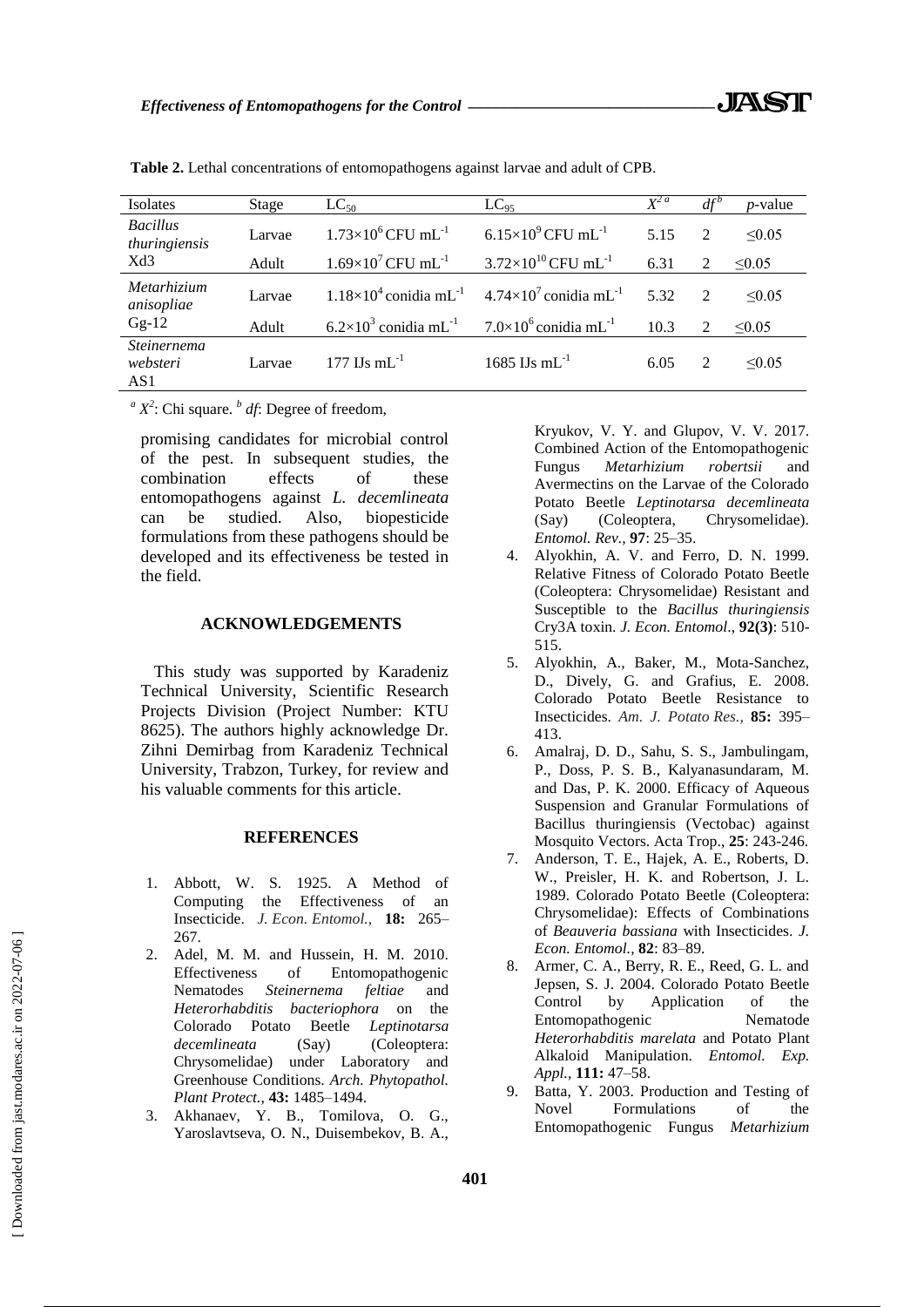*anisopliae* (Metschinkoff) Sorokin (Deuteromycotina: Hyphomycetes). *Crop. Prot.,* **22:** 415–422.

- 10. Ben-Dov, E., Boussiba, S. and Zaritsky, A. 1995. Mosquito Larvicidal Activity of *Escherichia coli* with Combinations of Genes from *Bacillus thuringiensis* subsp. *israelensis*. *J. Bacteriol.,* **177:** 2851–2857.
- 11. Berry, R. E., Liu, J. and Reed, G. 1997. Comparison of Endemic and Exotic Entomopathogenic Nematode Species for Control of Colorado Potato Beetle (Coleoptera: Chrysomelidae). *J. Econ. Entomol.,* **90:** 1528–33.
- 12. Bruck, D. J. 2010. Fungal entomopathogens in the rhizosphere. *BioControl,* 55: 103– 112.
- 13. Butt, T. M., Greenfield, B. P. J., Greig, C., Maffeis, T. G. G., Taylor, J. W. D., Piasecka, J., Dudley, E., Abdulla, A., Dubovskiy, I. M., Garrido-Jurado, I., Quesada-Moraga, E., Penny, M.W.,<br>Eastwood, D. C. 2013. Metarhizium Eastwood, D. C. 2013. *Metarhizium anisopliae* Pathogenesis of Mosquito Larvae: A Verdict of Accidental Death. *PLoS One*, **8(12):** e81686.
- 14. Çakıcı, F. Ö., Sevim, A., Demirbağ, Z. and Demir, İ. 2014. Investigating Internal Bacteria of *Spodoptera littoralis* (Boisd.) (Lepidoptera: Noctuidae) Larvae and Some *Bacillus* Strains as Biocontrol Agents. *Turk. J. Agric. For*., **38:** 99–110.
- 15. Demir, I., Sezen, K. and Demirbag, Z. 2002. The First Study on Bacterial Flora and Biological Control Agent of *Anoplus roboris* (Sufr., Coleoptera). *J. Microbiol.,* **40:** 104–108.
- 16. Devi, P. S. V, Duraimurugan, P., Chandrika, K. S. V., Vineela, V. and Hari, P. P. 2020. Novel Formulations of Bacillus thuringiensis var. kurstaki: An Eco-friendly Approach for Management of Lepidopteran Pests. *World J. Microbiol. Biotechnol.*, **36**, 1-14.
- 17. Duan, J. J., Head, G., Jensen, A. and Reed, G. 2004. Effects of Transgenic *Bacillus thuringiensis* Potato and Conventional Insecticides for Colorado Potato Beetle (Coleoptera: Chrysomelidae) Management on the Abundance of Ground-Dwelling Arthropods in Oregon Potato Ecosystems. *Environ. Entomol.,* **33:** 275–281.
- 18. Ebrahimi, L., Niknam, G. and Lewis, E. E. 2011. Lethal and Sublethal Effects of Iranian Isolates of *Steinernema feltiae* and

*Heterorhabditis bacteriophora* on the Colorado Potato Beetle, *Leptinotarsa decemlineata*. *BioControl,* **56:** 781–788.

- 19. Erbaş, Z., Gökçe, C., Hazir, S., Demirbağ, D. and Demir, İ. 2014. Isolation and Identification of Entomopathogenic Nematodes (Nematoda: Rhabditida) from the Eastern Black Sea Region and Their Biocontrol Potential against *Melolontha melolontha* (Coleoptera: Scarabaeidae)Larvae. *Turk. J. Agric. For*., **38**: 187–197.
- 20. Erler, F. and Ates, A. O. 2015. Potential of Two Entomopathogenic Fungi, *Beauveria bassiana* and *Metarhizium anisopliae* (Coleoptera: Scarabaeidae), as Biological Control Agents against the June Beetle. *J. Insect Sci.,* **15(1):** 44.
- 21. Eski, A., Demir, I., Sezen, K. and Demirbağ, Z. 2017. A New Biopesticide from a Local *Bacillus thuringiensis* var. *tenebrionis* (Xd3) against Alder Leaf Beetle (Coleoptera: Chrysomelidae). *World J. Microbiol. Biotechnol.,* **33(5)**: 95.
- 22. Eski, A., Demirbag, Z. and Demir, İ. 2019. Microencapsulation of an Indigenous Isolate of Bacillus thuringiensis by Spray Drying. *J. Microencapsul.*, **36**: 1-9.
- 23. Ferro, D. N. and Gelernter, W. D. 1989. Toxicity of a New Strain of *Bacillus thuringiensis* to Colorado Potato Beetle (Coleoptera: Chrysomelidae). *J. Econ. Entomol.,* **82:** 750–755.
- 24. Finney, D. J. 1971. *Probit Analysis.*  Cambridge University Press, Wiley Subscription Services, Inc., A Wiley Company, London.
- 25. Gauthier, N., Hofmaster, R. and Semel, M. 1981. History of Colorado Potato Beetle Control. In: "*Advances in Potato Pest Management*". Hutchinson Ross Publishing Co., Stroudsburg, PP. 13–33.
- 26. Ghassemi-Kahrizeh, A. and Aramideh, S. 2015. Sub-Lethal Effects of *Bacillus thuringiensis* Berliner on Larvae of Colorado Potato Beetle, *Leptinotarsa decemlineata* (Say) (Coleoptera: Chrysomelidae). *Arch. Phytopathol. Plant Protect.,* **48:** 259–267.
- 27. Gökçe, C., Erbaş, Z., Yılmaz, H., Demirbağ, Z. and Demir, İ. 2015. A New Entomopathogenic Nematode Species from Turkey, *Steinernema websteri* (Rhabditida: Steinernematidae), and Its Virulence. *Turk. J. Biol.,* **39:** 167–174.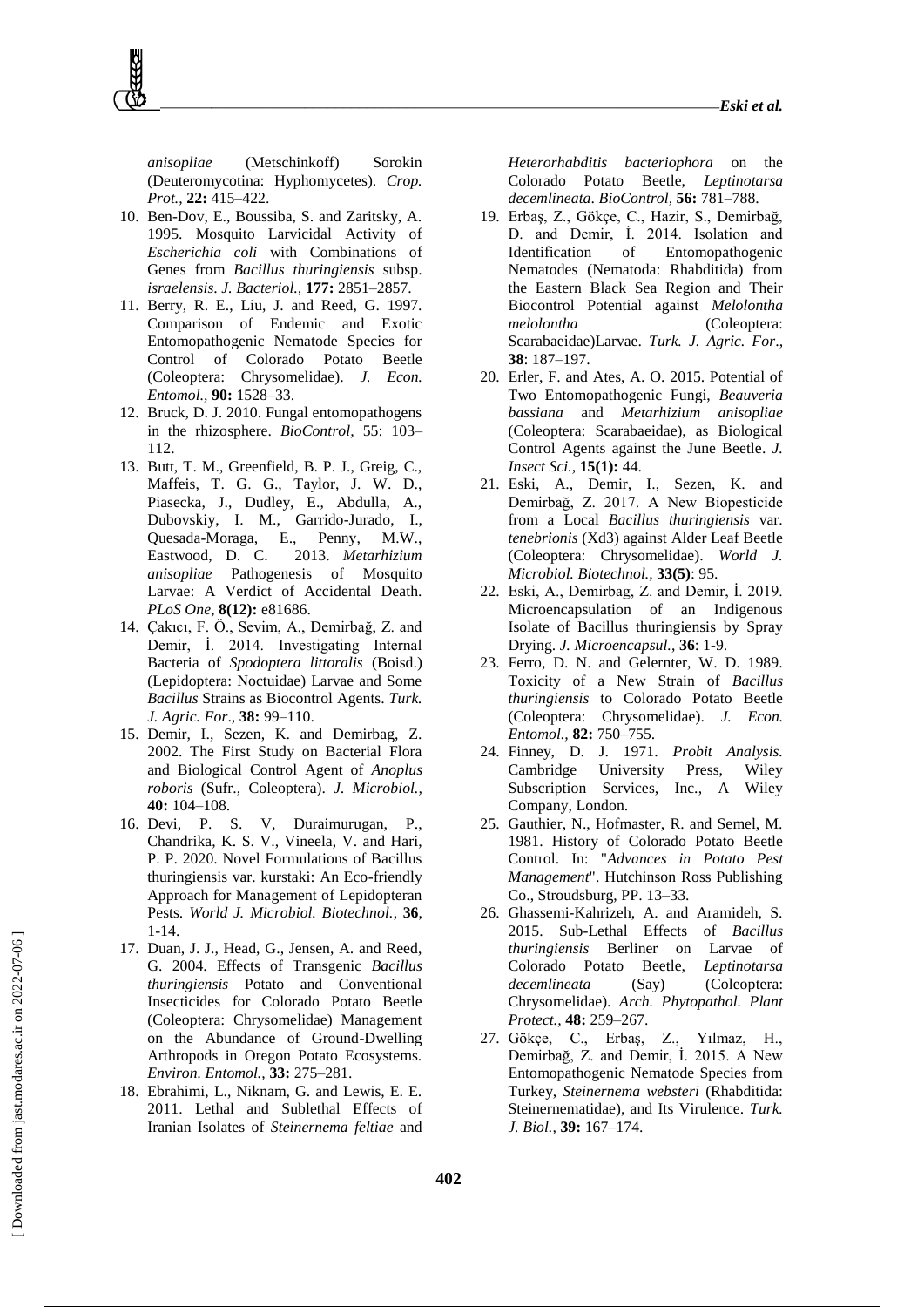- 28. Guo, W., Yan, X., Zhao, G., Chen, J., Han, R. 2015. Efficacy of Entomopathogenic *Steinernema* and *Heterorhabditis* nematodes against *Holotrichia oblita*. *J. Pest. Sci.,* **88:** 359–368.
- 29. Güven, Ö., Çayır, D., Baydar, R. and Karaca, İ. 2015. Entomopatojen Fungus *Beauveria bassiana* (Bals.) Vull. Izolatlarının Patates Böceği [*Leptinotarsa decemlineata* Say. (Coleoptera: Chrysomelidae)] Uzerindeki Etkisi. *Türk. Biyo. Mücadele Derg*., **6(2):** 107-116.
- 30. Haffani, Y. Z., Cloutier, C. and Belzile, F. J. 2001. *Bacillus thuringiensis* Cry3Ca1 Protein is Toxic to the Colorado Potato Beetle, *Leptinotarsa decemlineata* (Say). *Biotechnol. Prog.,* **17:** 211–216.
- 31. Harcourt, D. G. 1971. Population Dynamics of *Leptinotarsa decemlineata* (say) in Eastern Ontario: III. Major Population Processes. *Can. Entomol.,* **103:** 1049–1061.
- 32. Hare, J. D. and Andreadis, T. G. 1983. Variation in the Susceptibility of *Leptinotarsa decemlineata* (Coleoptera: Chrysomelidae) When Reared on Different Host Plants to the Fungal Pathogen, *Beauveria bassiana* in the Field and Laboratory. *Environ. Entomol*., **12(6):** 1892-1897.
- 33. Hongyi, W., Ling, W. and Feng, L. 2000. Sensitivity of Vegetable Beetle, *Colaphellus bowringi* Baly to Entomopathogenic Nematoda, *Steinernema carpocapsae*. *Acta Agric. Univ. Jiangxi,* **22:**  243–245.
- 34. Hussein, H. M., Habustova, O. S., Puza, V. and Zemek, R. 2016. Laboratory Evaluation of *Isaria fumosorosea* CCM 8367 and *Steinernema feltiae* Ustinov against Immature Stages of the Colorado Potato Beetle. *PLoS ONE,* **11(3):** e0152399.
- 35. Kati, H., Sezen, K., Belduz, A. O. and Demirbağ, Z. 2005. Characterization of a *Bacillus thuringiensis* subsp. *kurstaki* Strain Isolated from *Malacosoma neustria* L. (Lepidoptera: Lasiocampidae). *Biologia Bratisl.,* **60(3):** 301–305.
- 36. Kaplan, E. L. and Meier, P. 1958. Nonparametric Estimation from Incomplete Observations. *J. Am. Stat. Assoc*., **53(282):** 457-481.
- 37. Kepenekçi, İ., Atay, T. and Alkan, M. 2016. Biological Control Potential of Turkish Entomopathogenic Nematodes against the Colorado Potato Beetle, *Leptinotarsa*

*decemlineata*. *Biocontrol Sci. Technol*., **26(1)**: 141-144.

- 38. Kocacevik, S., Sevim, A., Eroglu, M., Demirbag, Z. and Demir, I. 2015. Molecular Characterization, Virulence and Horizontal Transmission of *Beauveria pseudobassiana* from *Dendroctonus micans* (Kug.) (Coleoptera: Curculionidae). *J. Appl. Entomol*., **139(5):** 381–389.
- 39. Kryukov, V. Y., Khodyrev, V. P., Yaroslavtseva, O. N., Kamenova, A. S., Duisembekov, B. A. and Glupov, V. V. 2009. Synergistic Action of Entomopathogenic Hyphomycetes and the Bacteria *Bacillus thuringiensis* ssp. *morrisoni* in the infection of Colorado Potato Beetle *Leptinotarsa decemlineata*. *Prikl. Biokhim. Mikrobiol.,* **45(5):** 511–516.
- 40. Laznik, Z., Toth, T., Lakatos, T., Vidrih, M. and Trdan, S. 2010. Control of Colorado potato beetle (Leptinotarsa decemlineata [Say]) on Potato under Field Conditions: A Comparison of the Efficacy of Foliar Application of Two Strains of Steinernema feltiae (Filipjev) and Spraying with Thiametoxam. *J. Plant Dis. Prot.*, **117**: 129- 135.
- 41. Mascarin, G. M. and Jaronski, S. T. 2016. The Production and Uses of *Beauveria bassiana* as a Microbial Insecticide. *World J. Microbiol. Biotechnol.,* **32(11):** 177.
- 42. Öztürk, H. E., Güven, Ö. and Karaca, İ. 2015. Effects of Some Bioinsecticides and Entomopathogenic Fungi on Colorado Potato Beetle (*Leptinotarsa decemlineata* L.). *Comm. Appl. Biol. Sci.,* **80(2):** 205-211.
- 43. Patil, J., Rangasamy, V. and Lakshmi, L. 2017. Efficacy of Entomopathogenic *Heterorhabditis* and *Steinernema* Nematodes against the White Grub, *Leucopholis lepidophora* Blanchard (Coleoptera: Scarabaeidae). *Crop Protect*., **101:** 84–89.
- 44. Perez, M. P., Sauka, D. H., Onco, M. I., Berretta, M. F. and Benintende, G. B. 2017. Selection of *Bacillus thuringiensis* Strains Toxic to Cotton Boll Weevil (*Anthonomus grandis*, Coleoptera: Curculionidae) Larvae. *Rev. Argent. Microbiol*., **49(3):** 264–272.
- 45. Ropek, D. and Kolodziejczyk, M. 2019. Efficacy of Selected Insecticides and Natural Preparations against *Leptinotarsa decemlineata*. *Potato Res*., **62:** 85-95.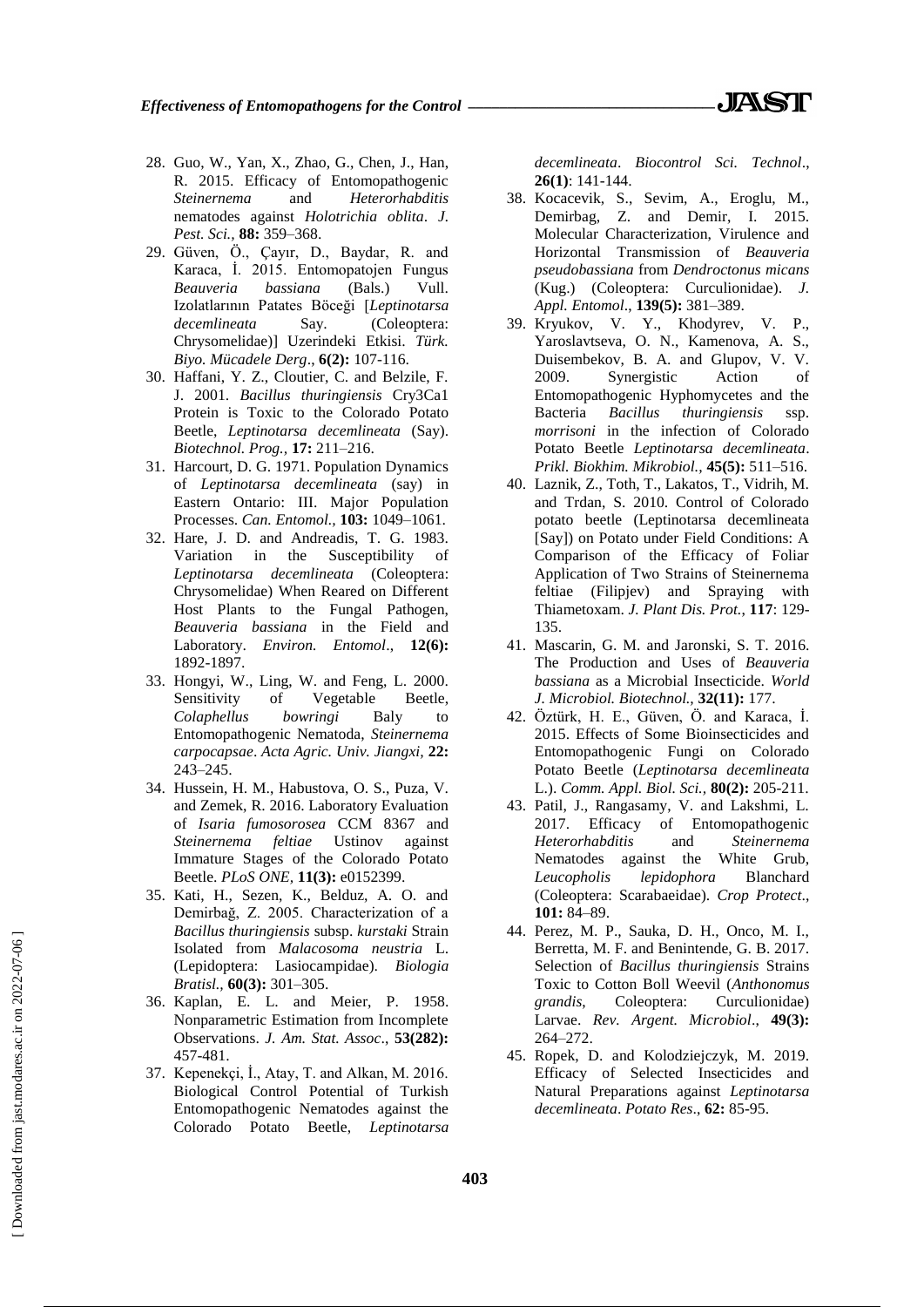- 46. Secil, E. S., Sevim, A., Demirbag, Z. and Demir, I. 2012. Isolation, Characterization and Virulence of Bacteria from *Ostrinia nubilalis* (Lepidoptera: Pyralidae). *Biologia Bratisl.,* **67(4):** 767–776.
- 47. Sezen, K., Demir, I. and Demirbağ, Z. 2007. Identification and Pathogenicity of Entomopathogenic Bacteria from Common Cockchafer, *Melolontha melolontha* (Coleoptera: Scarabaeidae). *New Zeal. J. Crop. Hort*., **35(1):** 79–85.
- 48. Sezen, K. and Demirbag, Z. 1999. Isolation and Insecticidal Activity of Some Bacteria from the Hazelnut Beetle (*Balaninus nucum* L. [Curculionidae]). *Appl. Entomol. Zool.,* **34:** 85–89.
- 49. Sezen, K., Kati, H., Nalcacioĝlu, R., Muratoğlu, H. and Demirbağ, Z. 2008. Identification and Pathogenicity of Bacteria from European Shot-Hole Borer, *Xyleborus dispar* Fabricius (Coleoptera: Scolytidae). *Ann. Microbiol*., **58(2):** 173–179.
- 50. Shapiro-Ilan, D. I., Han, R. and Dolinksi, C. 2012. Entomopathogenic Nematode Production and Application Technology. *J. Nematol*., **44:** 206–17.
- 51. Sönmez, E., Sevim, A., Demirbağ, Z. and Demir, İ. 2016. Isolation, Characterization and Virulence of Entomopathogenic Fungi from *Gryllotalpa gryllotalpa* (Orthoptera: Gryllotalpidae). *Appl. Entomol. Zool.*, **51:** 213–223.
- 52. Sonmez, E., Kocacevik, S., Sevim, A., Demirbag, Z. and Demir, I. 2017. Efficacy of Entomopathogenic Fungi against The Alder Leaf Bettle *Agelastica alni* (L.) (Coleoptera: Chrysomelidae) Acta Zool. *Bulg.*, **69**: 575-581.
- 53. Stewart, J. G., Boiteau, G. and Kimpinski, J. 1998. Management of Late-Season Adults of the Colorado Potato Beetle (Coleoptera: Chrysomelidae) with Entomopathogenic Nematodes. *Can. Entomol*., **130:** 509–514.
- 54. Tatar, D. M. 2008. Cloning, Characterization and Expression of *Cry3Aa* Gene of *Bacillus thuringiensis* Xd3. Unpublished Master Thesis, Karadeniz Technical University, Trabzon.
- 55. Teera-Arunsiri, A., Suphantharika, M. and Ketunuti, U. 2003. Preparation of Spraydried Wettable Powder Formulations of Bacillus thuringiensis-based Biopesticides. *J. Econ. Entomol.*, **96**: 292-299.
- 56. Teixeira, M. L. F. and Franco, A. A. 2007. Susceptibility of *Cerotoma arcuata* Olivier (Coleoptera: Chrysomelidae) larvae to *Beauveria bassiana* (Bals.) Vuillemin, *Metarhizium anisopliae* (Metsch.) Sorokin and *Bacillus thuringiensis* Berliner. *Ciênc. Rural,* **37:** 19–25.
- 57. Toepfer, S., Gueldenzoph, C., Ehlers, R. U. and Kuhlmann, U. 2005. Screening of Entomopathogenic Nematodes for Virulence against the Invasive Western Corn Rootworm, *Diabrotica virgifera* (Coleoptera: Chrysomelidae) in Europe. *Bull. Entomol. Res.,* **95(5):** 473–482.
- 58. Trdan, S., Vidrih, M., Andjus, L. and Laznik, Z. 2009. Activity of Four Entomopathogenic Nematode Species against Different Developmental Stages of Colorado Potato Beetle, *Leptinotarsa decemlineata* (Coleoptera, Chrysomelidae). *Helminthologia,* **46(1):** 14–20.
- 59. Tripathi, M. and Gujar, G. 2017. Formulation for Optimizing *Bacillus thuringiensis* Production. *J. Biol. Control*., **31(1):** 38-49.
- 60. Unruh, T. R. and Lacey, L. A. 2001. Control of Codling Moth, *Cydia pomonella* (Lepidoptera: Tortricidae), with *Steinernema carpocapsae*: Effects of Supplemental Wetting and Pupation Site on Infection Rate. *Biol. Control*, **20(1):** 48–56.
- 61. Vega, F. E., Goettel, M. S., Blackwell, M., Chandler, D., Jackson, M. A., Keller, S., Koike, M., Maniania, N. K., Monzon, A., Ownley, B. H., Pell, J. K., Rangel, D. E. N., Roy, H. E. 2009. Fungal Entomopathogens: New Insights on Their Ecology. *Fungal Ecol*., **2(4):** 149–159.
- 62. Whalon, M. E., Miller, D. L., Hollingworth, R. M., Grafius, E. J. and Miller, J. R. 1993. Selection of a Colorado Potato Beetle (Coleoptera: Chrysomelidae) Strain Resistant to *Bacillus thuringiensis*. *J. Econ. Entomol*., **86(2):** 226-233.
- 63. White, G. F. 1927. A Method for Obtaining Infective Nematode Larvae from Cultures. *Science,* **66(1709):** 302-303.
- 64. Wraight, S. P. P. and Ramos, M. E. E. 2005. Synergistic Interaction between *Beauveria bassiana* and *Bacillus thuringiensis tenebrionis*-Based Biopesticides Applied against Field Populations of Colorado Potato Beetle Larvae. *J. Invertebr. Pathol.,* **90(3):** 139– 150.